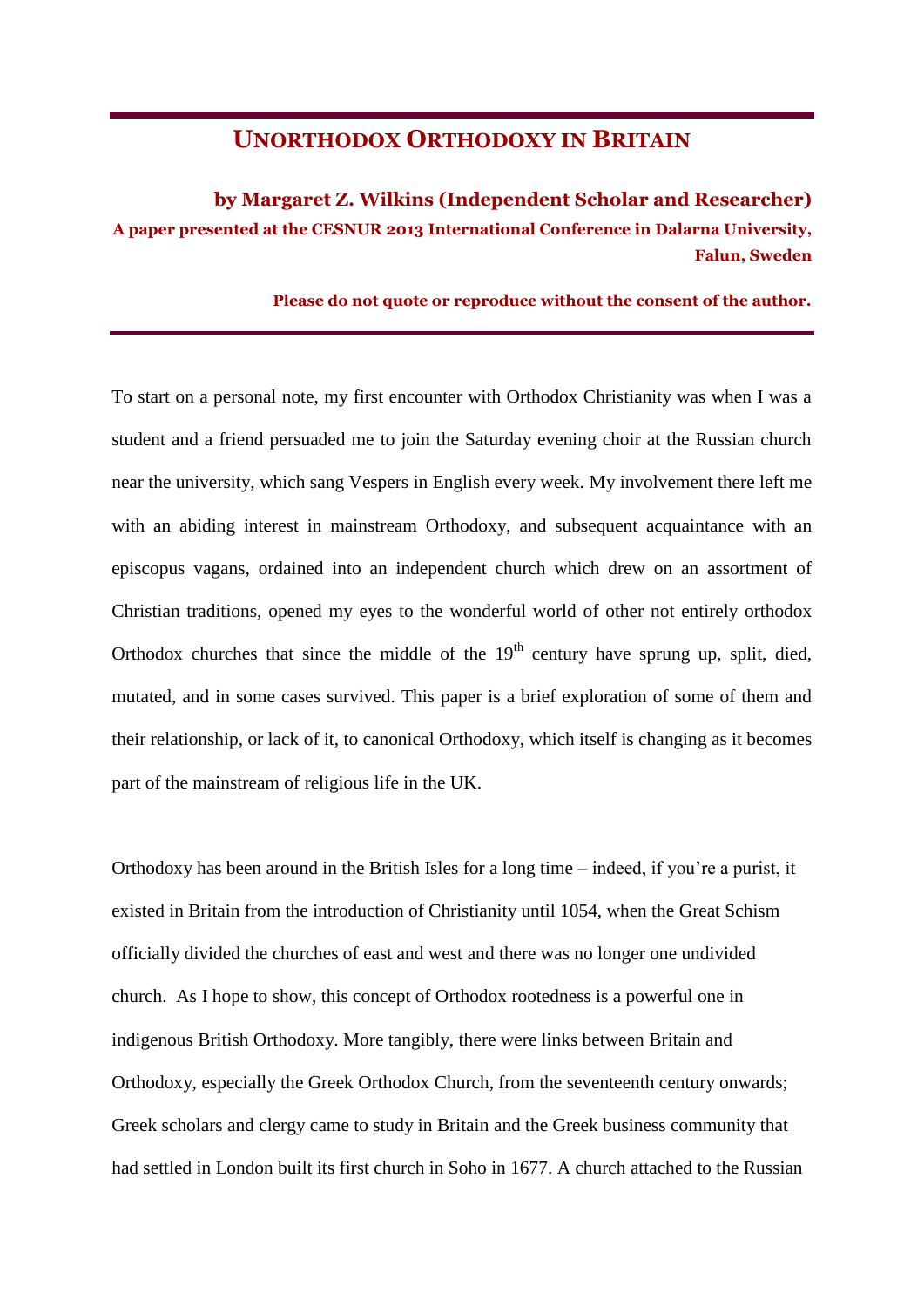Embassy was founded in 1716, so there were then two ethnic Orthodox communities in London. But there were also contacts between Orthodox and Anglicans; in 1712, the Patriarch of Alexandria sent one of his archbishops, Arsenios, to London to ask for help for the Greek church under Ottoman rule, and this seems to have caused quite a lot of interest; Arsenios set up a Greek chapel in a private house (the community had been unable to maintain the Soho church) where he celebrated the liturgy weekly. He claimed in one of his letters that "many" English people asked to be received into the Orthodox church, and he did in fact receive some of them Following his visit, in the years between 1716 and 1725, there were negotiations between the non-juring bishops and the patriarchs of the Orthodox churches, facilitated by Archbishop Arsenios, to try to establish union between them and the Orthodox churches, but it sounds as if the English clergy were rather surprised and shocked when they discovered some details of Orthodox practice, and the negotiations eventually came to nothing ((Langford, 1965).. As a coda to these English- Orthodox links, there is a probably unfounded story that in 1763 a Greek bishop visiting London consecrated John Wesley a bishop and ordained some of his lay preachers as priests.

Somewhere around the middle of the nineteenth century there was renewed interest in the Eastern Orthodox and Oriental Orthodox churches, partly because the Oxford Movement was beginning to rediscover the Church of England's roots in the history of the wider church, and partly perhaps because the world was already shrinking as railways ran across Europe and remote places were no longer so remote for the determined British traveller. The first English person that we know of to be received into the Greek Orthodox church apart from the unnamed converts claimed by Archbishop Arsenios., Stephen Hatherley, joined the Greek church in London in 1856 (Anson 1964, p53) . It was a bold step in mid-Victorian England, when Orthodoxy was still strange and exotic (Davies 1874, pp 348-48). He had an interesting career: he was ordained a priest in Constantinople in 1871, came back to England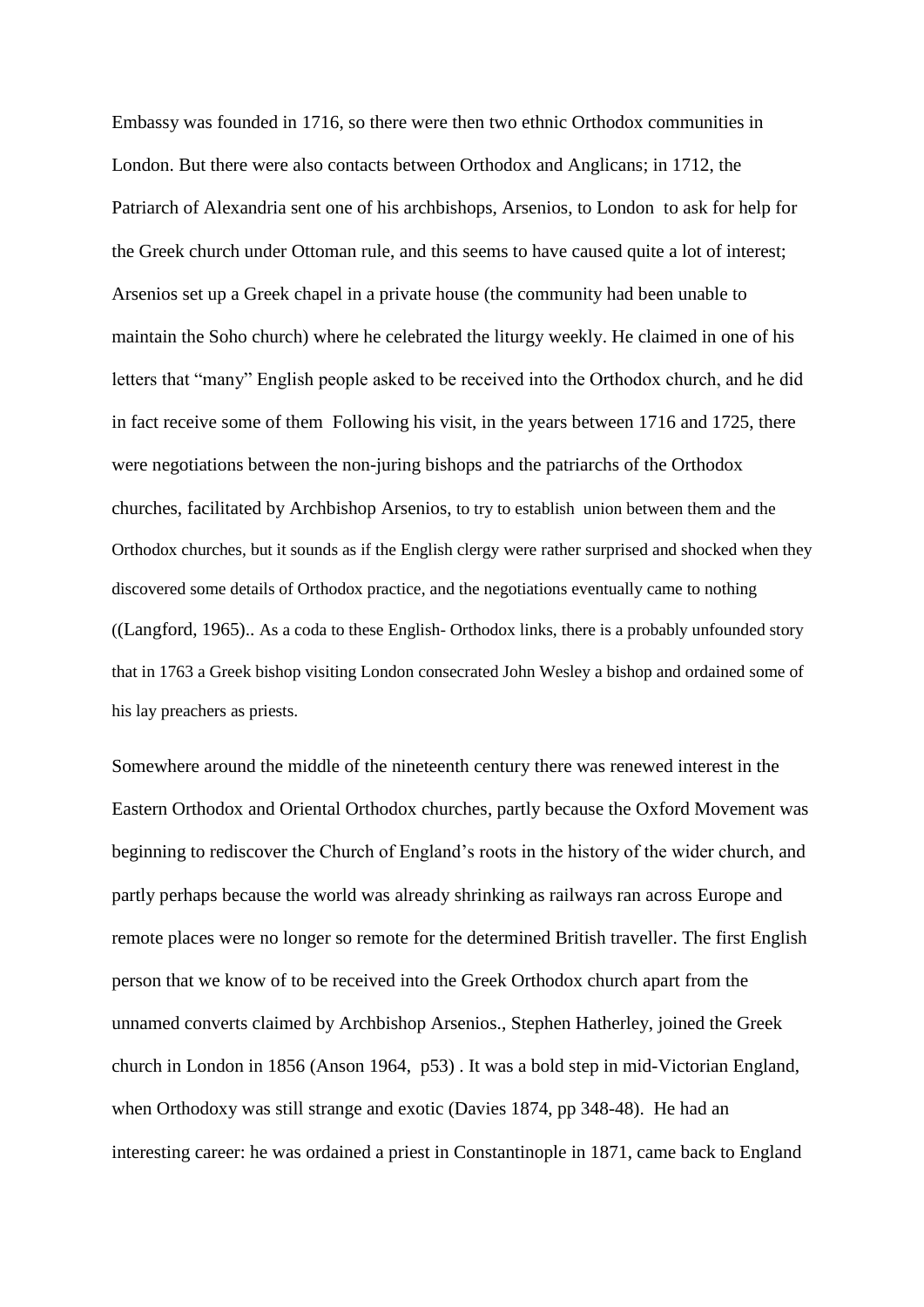and started a Greek chapel in Waterloo Road in Wolverhampton, went to America briefly to work with Greek immigrants, and ended up running a mission to Greek seamen in Cardiff ( Hemmings 2010). He also gained a degree in music from Oxford, and published *A Treatise on Byzantine Music* in 1892.

John Mason Neale, an Anglican priest and scholar, not only wrote a history of the churches of the East, but published a remarkable series of translations of ancient hymns, Latin ones at first but then in 1862 Greek ones from the Orthodox church, the first time an Englishspeaking audience had had access to them, he also translated a number of eastern liturgies into English. In 1864, he and others founded the Eastern Churches Association with the aim of praying and working for the reunion of the Anglican and Orthodox churches. Another scholar, Joseph Overbeck, a German living in England, took a more direct approach; he converted to Orthodoxy himself in 1864 or 1865, being received in the Russian Embassy church in London, and shortly afterwards proposed that Western members of Orthodox churches should use a western form of worship; in 1871 he published his proposed liturgy, based on the Tridentine mass but with Orthodox additions (Abramtsov 1961). It was approved by the Synod of the Russian Orthodox Church, but the idea of a Western Orthodox Church foundered, though it left a legacy in Western Rite Orthodoxy, which still survives in various forms.

But while all this was going on in England there was – apparently at least – movement from the other side of the divide between east and west. In 1866 the imposing figure of Mar Julius, Syrian Orthodox Bishop of Iona, appeared in London, announcing a mission to establish Oriental Orthodoxy in the West. Mar (the Syrian title for a bishop) Julius was born Jules Ferrette into a French Protestant family, converted to Catholicism, became a Dominican priest, and went out as a missionary to Syria. There he reverted to Protestantism, and, according to his own account, was consecrated by the bishop of Homs, with the approval of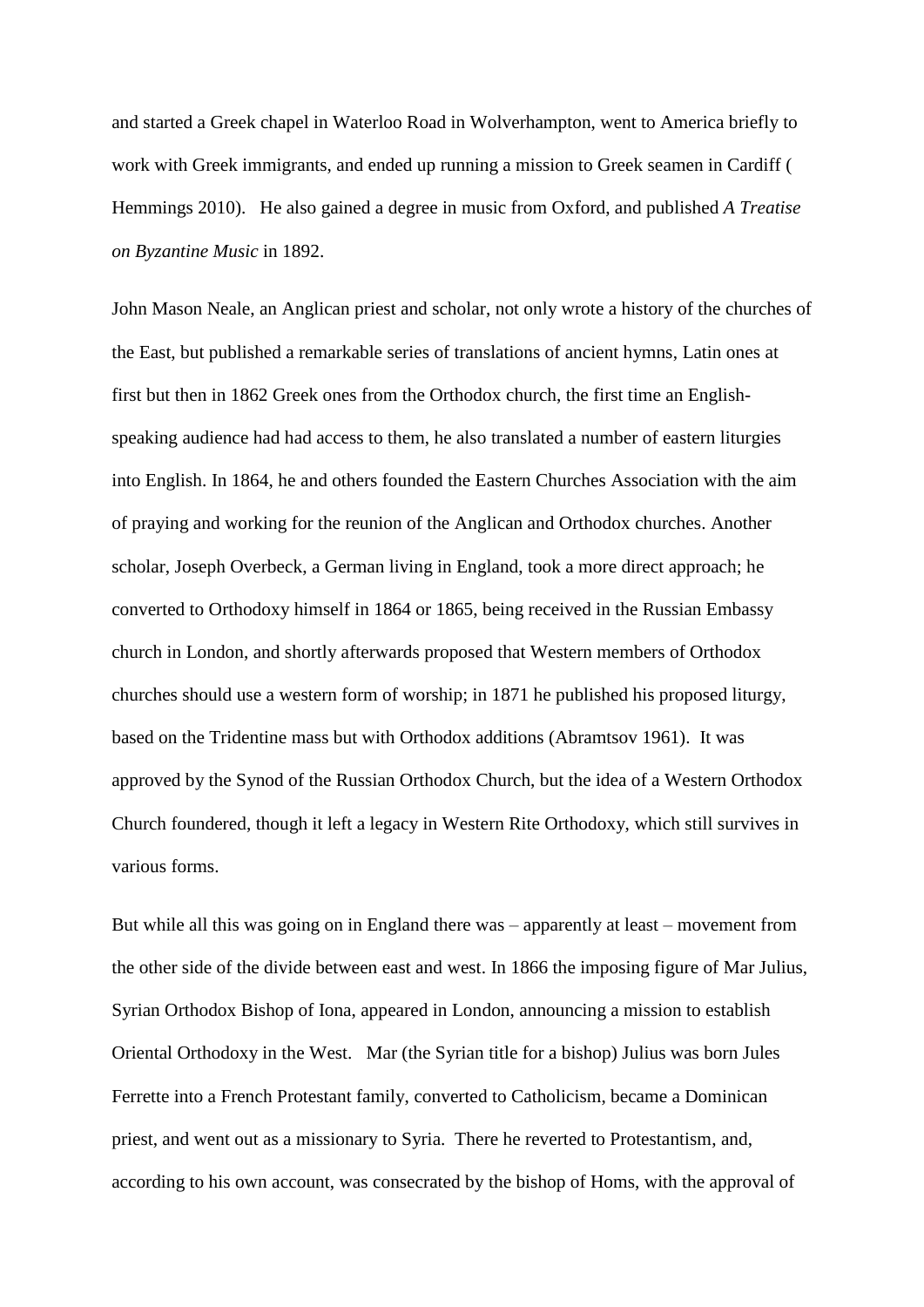the Patriarch of Antioch, head of the Syrian Orthodox church, as a missionary bishop to reintroduce Orthodoxy to the west. His Catholic Apostolic Church of the West was announced as one in which Orthodox, Catholics, Protestants and Anglicans could all worship together in good conscience (Anson 1964 pp.33-9). He caused quite a stir among some of the more excitable members of the Oxford Movement, but doubt was soon cast on his genuineness and he dropped out of public view.

However, his model of the self-proclaimed and decidedly eclectic Orthodox church proved a fruitful one, at least on a small scale, and from the 1870s onwards there are two streams of Orthodoxy in the British Isles, one the canonical ethnic Orthodox churches, growing over time with immigration from their countries of origin and more recently attracting indigenous British converts, and the other the freelance churches which modelled themselves on what they understood as Orthodoxy but with a variety of added ingredients. Mar Julius himself was the precursor of a whole bunch of bishops who claimed to have been ordained in interesting, and sometimes not altogether clear, circumstances, and presided over a proliferation of new churches, some of which labelled themselves Orthodox among other things. On the whole the churches were very small, but their titles were often very grand.

One of these churches is the one which has been known for at least part of its history as the Celtic Orthodox Church, not to be confused with the Celtic Orthodox Christian Church, which is actually based in Akron, Ohio, or the Holy Celtic Church, which claims to possess "valid lines of apostolic succession through the Order of Corporate Reunion and other valid eastern and western apostolic lines.". (This incidentally points up one of the difficulties of dealing with these churches – they tend to have names drawn from a small pool of words, so their names overlap, as well as being liable to change frequently.: in fact since this paper was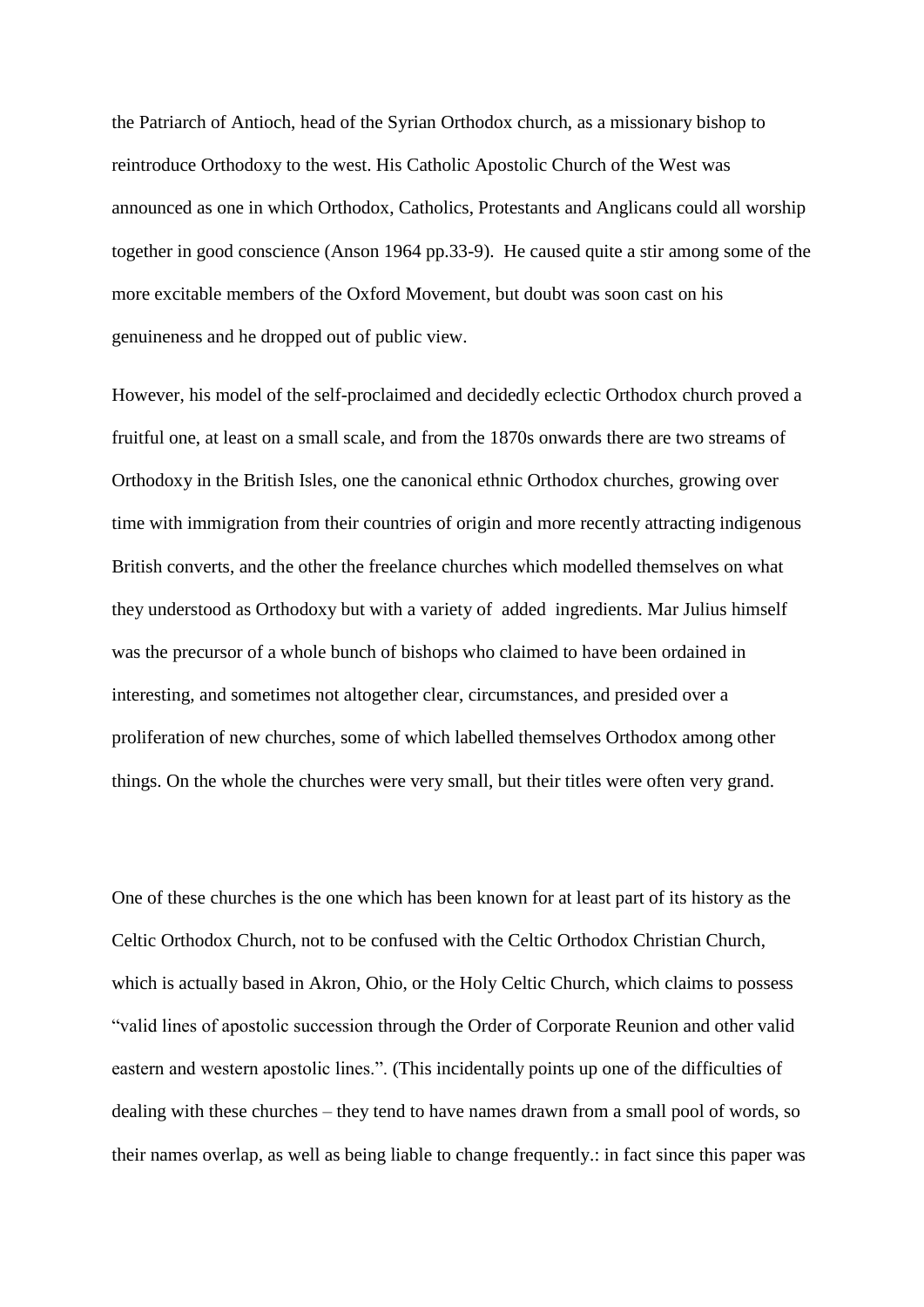written a few weeks ago it appears that the Holy Celtic Church has now split into the Holy Celtic Church and the Holy Celtic Church (Mission of St Gall)). The Celtic Orthodox Church was descended from Ferrette's Catholic Apostolic Church, via an Anglican clergyman, Richard Williams Morgan, whom Mar Julius consecrated as Mar Pelagius, Patriarch of the restored Ancient British Church, in 1874 (Anson 1964 pp44-5). Mar Pelagius was also a passionate advocate of Welsh culture and one of the organisers of the first national Eisteddfod in 1858 (his bardic title was Mor Meirion), so there was an authentically Celtic strand to it. . It survives to the present day, though with an interesting twist to which I shall come back shortly.

One of the characteristics of these churches is their determination to show how legitimate they are; I have already quoted the Holy Celtic Church's claim to possess a number of valid lines of succession (its pre-split website, now unfortunately vanished, claimed "more than forty" and invited anyone interested to contact the website for a full list). And I have a copy of the Catholic Apostolic Church Chronicle of April 1966 which lists the four "jurisdictions and traditions", three of them Oriental Orthodox, it combines (p 7). It also features an article "From our Patriarch", signed by Mar Georgius, Patriarch of Glastonbury, Prince-Catholicos (p 3). This was the enterprising Hugh George de Willmott Newman, who from 1944 onwards built up a small religious empire, the Catholicate of the West, by linking his own Old Catholic Orthodox Church with a number of other similar churches, and collecting all the lines of succession he could (Anson 1964 pp 443ff, Bain 1985 p.91-2).

A few years ago in Glastonbury I attended a service held in St Patrick's Chapel in the grounds of the abbey. It turned out to be a very nice example of freelance Orthodoxy; the priest was (as I understand) a former Anglican vicar who had left the Church of England over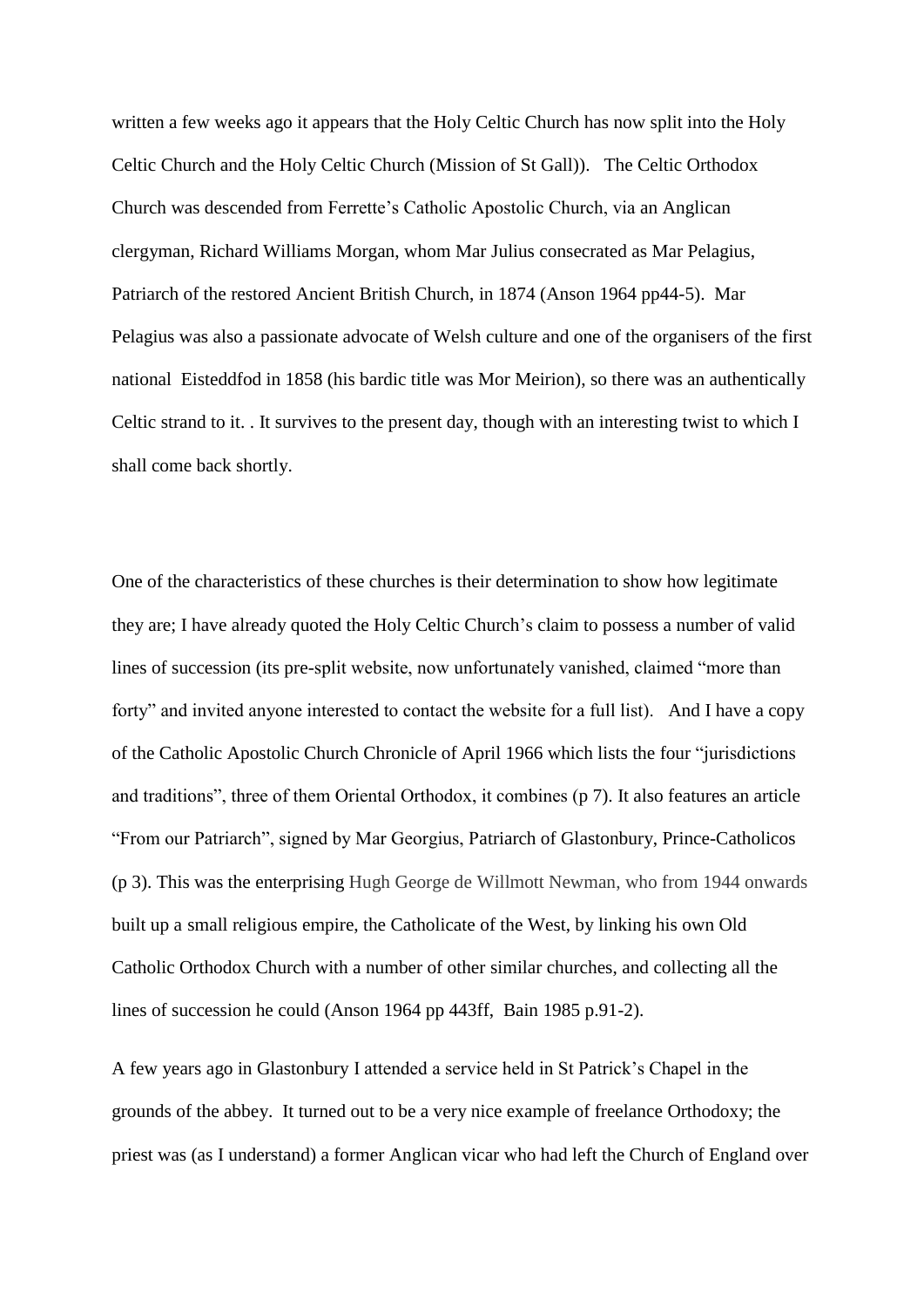the ordination of women. The liturgy seemed Orthodox, but it was interspersed with familiar English hymns. At communion the priest announced that everyone present was welcome to receive the sacrament. He was assisted by a protodiakonissa , not a title you find in the traditional Orthodox churches any more than you find women taking part in the liturgy; it suggests that it was a spin-off from the Catholicate of the West, which instituted the order of protodeaconess in 1948 (Anson 1964, p465).

While all this colourful activity was taking place, the canonical Orthodox churches, originally formed by ethnic communities arriving in Britain, have been increasingly attracting indigenous converts: there are now some eighty churches in the UK worshipping in English which are listed in the online English Language Orthodox Church Directory, and even in churches which serve largely Greek or Russian speaking communities there is an increasing use of English in worship as second and third generations use English as their first language. There is a whole English-speaking group of seventeen parishes that forms a deanery of the European Archdiocese of Antioch, formed in the mid-90s by groups of Anglicans unhappy with such issues as the ordination of women and who wanted to move as communities, not be split up among existing Greek and Russian churches.

Orthodoxy is becoming naturalised in the UK, and as more people of British origin join the Orthodox churches, there is a growing sense of Orthodoxy having British roots. Where the non-canonical churches looked to ancient Christian places, such as Iona and Glastonbury, the converts to mainstream Orthodoxy tend to look to the saints, the Celtic and Saxon saints of the undivided church before 1054, and icons of thoee are now widely available. . As I was writing this paper I visited the Russian church of St Seraphim in Walsingham, and saw there an icon of Saints of the Northern Isles; and the Antiochian Deanery website quotes a  $19<sup>th</sup>$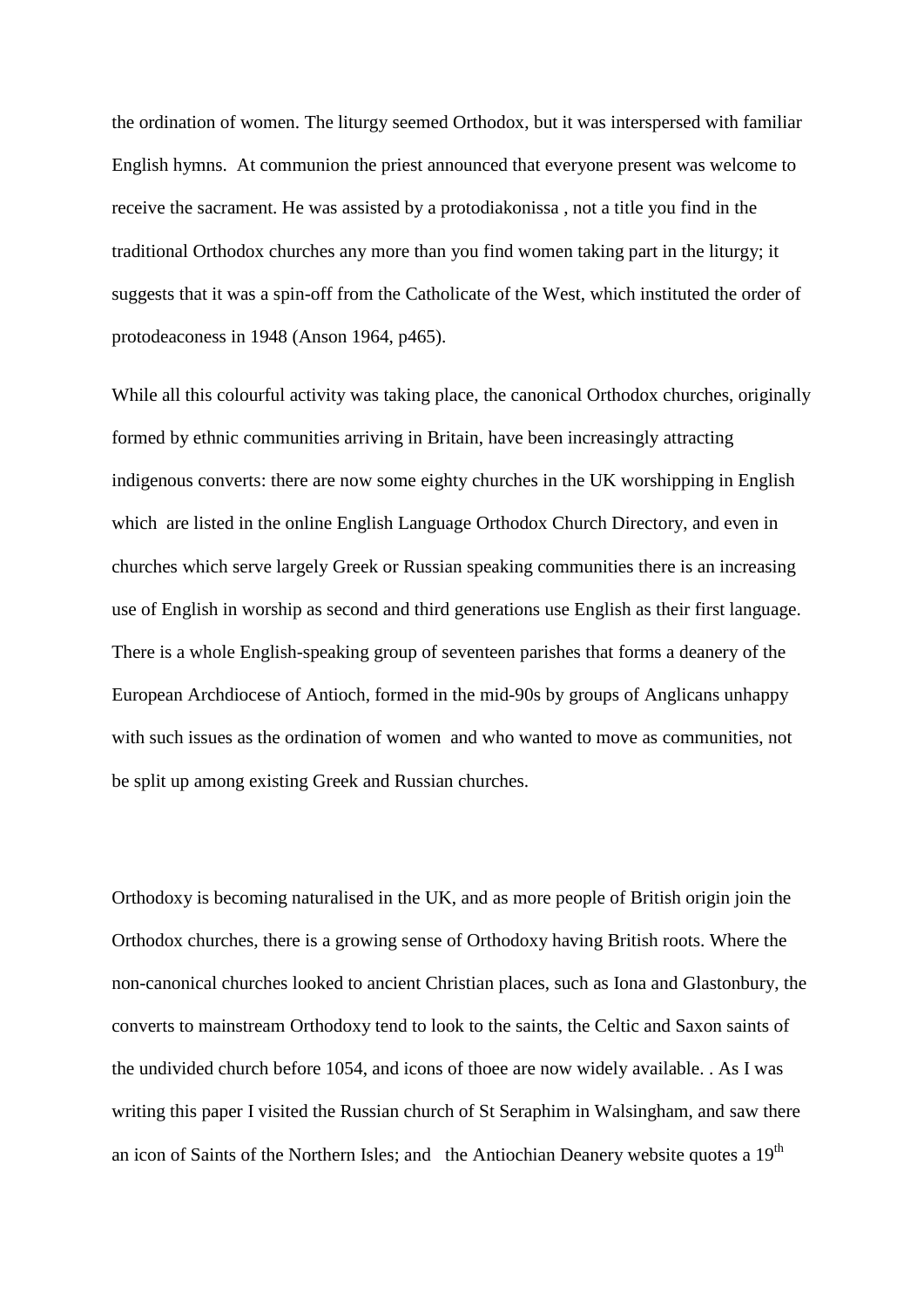century Greek saint as saying "When the Church in the British Isles begins to venerate her own Saints then the Church will grow."

And finally, a twist in the tail of the history of Orthodoxy in the UK: In 1977 Mar Georgius, Patriarch of Britain, consecrated his nephew, who took the name of Mar Seraphim ,as his successor as leader of the Orthodox Church of the British Isles, as the name seems to have been at that point (Bain p 170).. But Mar Seraphim made links with Pope Shenouda III, Patriarch of Alexandria, and in 1994 he and some of his clergy and laity were received in to the Coptic Orthodox Church. He is now Metropolitan Seraphim of Glastonbury, head of the British Orthodox Church, a small but entirely canonical Oriental Orthodox church, which proclaims on its website : "Our mission is to the people of the British Isles, and though we are completely Orthodox in our faith and practice we remain British in our ethos and in our appreciation of the Orthodox heritage of these islands" It is not quite the end of the story, as those who did not join the Copts remained as the Celtic Orthodox Church. Some of those who had been received into the Coptic Church in 1994 returned to the Celtic Orthodox Church three or four years later; but more recently there have been other defections to mainstream Orthodoxy, this time to the jurisdiction of the Ecumenical Patriarchate; and no doubt there will be further developments.

## **Bibliography:**

Abramtsov, David F. (1961). *The Western Rite and the Eastern Church: Dr J.J. Overbeck and His Scheme for the Re-Establishment of the Orthodox Church in the West.* MA thesis,